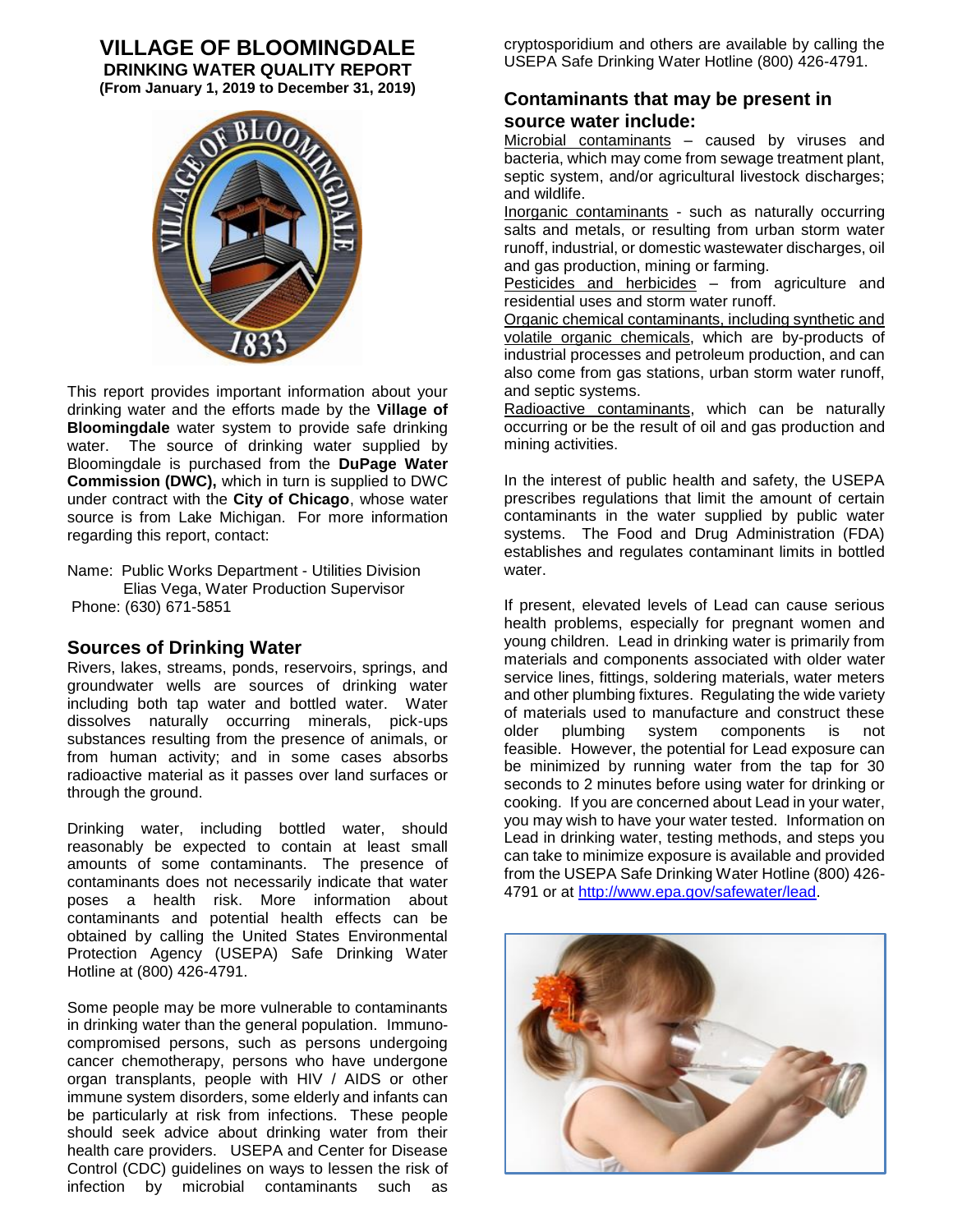## **For the period of January 1, 2019 to December 31, 2019.**

## **Source Water Assessment**

A Source Water Assessment summary is included below for your convenience.

#### Source Water Location

The City of Chicago draws from Lake Michigan as its source water. The water is treated at one of two (2) water treatment plants. The Jardine Water Purification Plant serves the northern areas of the City and suburbs which includes the water supplied to the DuPage Water Commission, while the South Water Purification Plant serves the southern areas of the City and suburbs. Lake Michigan is the only Great Lake that is entirely contained within the United States. It borders Illinois, Indiana, Michigan and Wisconsin, and is the second largest Great Lake by volume and third largest by area.

#### **Susceptibility to Contamination**

The Illinois EPA (IEPA) considers all surface water sources of community water supplies to be susceptible to potential pollution. The very nature of surface water allows contaminants to migrate into the treatment system intakes with no protection. For this reason IEPA mandates treatment for all surface water supplies in Illinois. Chicago's offshore intakes, also known as "cribs" are located at such a distance that shoreline impacts are not usually considered a factor influencing water quality. At certain times of the year, however, the potential for contamination exists due to wet weather flows and river reversals. In addition, the intake crib locations may attract waterfowl, such as gulls and terns that frequent the Great Lakes area, thereby concentrating fecal deposits potentially compromising the source water quality. Conversely, the shore intakes are very susceptible to storm water runoff, activities in marinas, and shoreline non-point sources due to the influx of groundwater. Further information on the City of Chicago community water supply's Source Water Assessment Program is available by calling the City of Chicago, Department of Water Management at (312) 744-6635.

Citizens should be aware that everyday activities in an urban setting might have a negative impact on the source water. Efforts are being made to raise awareness of storm water drains' direct link to the lake within the identified local source water areas. A proven best management practice (BMP) for this purpose has been the identification and stenciling of storm water drains within a watershed. Stenciling along with an educational component is necessary to keep the lake a safe and reliable source of drinking water.

The Village of Bloomingdale encourages customers to keep informed of the quality of the water supply. If you would like to learn more, please contact the Utilities Division at 630-671-5830 or feel welcome to attend any

of the Village's scheduled meetings by contacting the Village Hall at (630) 893-7000.

#### Source Water Assessment

The source assessment for our supply has been completed by Illinois EPA. If you would like a copy of this information, please stop by the Public Works Facility located at 305 Glen Ellyn Road. To view a summary version of the completed Source Water Assessment, you may access the Illinois **EPA** website <http://dataservices.epa.illinois.gov/swap/factsheet.aspx> and select the County Search button. The Village purchases water from Chicago through the DuPage Water Commission and by selecting Bloomingdale you will be instructed to view the City of Chicago Source Water Assessment Summary.

# **2019 Volunteer Monitoring**

The City of Chicago has continued monitoring for Cryptosporidium, Giardia and E. Coli in its source water as part of its water quality program. To date, Cryptosporidium has not been detected in these samples, but Giardia was detected in 2010 in one raw lake water sample collected in September 2010. Treatment processes have been optimized to provide effective barriers for removal of Cryptosporidium oocysts and Giardia cysts in the source water, effectively removing these organisms in the treatment process. By maintaining low turbidity through the removal of particles from the water, the possibility of Cryptosporidium and Giardia organisms getting into the drinking water system is greatly reduced.

In 2019, CDWM has also continued monitoring for hexavalent chromium, also known as chromium-6. USEPA has not yet established a standard for chromium-6, a contaminant of concern which has both natural and industrial sources. Please address any questions or concerns to CDWM's Water Quality Division at 312-742-7499. Data reports on the monitoring program for chromium-6 are posted on the City's website which can be accessed at the following address below:

[http://www.cityofchicago.org/city/en/depts/water/supp\\_i](http://www.cityofchicago.org/city/en/depts/water/supp_info/water_quality_resultsandreports/city_of_chicago_emergincontaminantstudy.html) [nfo/water\\_quality\\_resultsandreports/city\\_of\\_chicago\\_e](http://www.cityofchicago.org/city/en/depts/water/supp_info/water_quality_resultsandreports/city_of_chicago_emergincontaminantstudy.html) [mergincontaminantstudy.html](http://www.cityofchicago.org/city/en/depts/water/supp_info/water_quality_resultsandreports/city_of_chicago_emergincontaminantstudy.html)

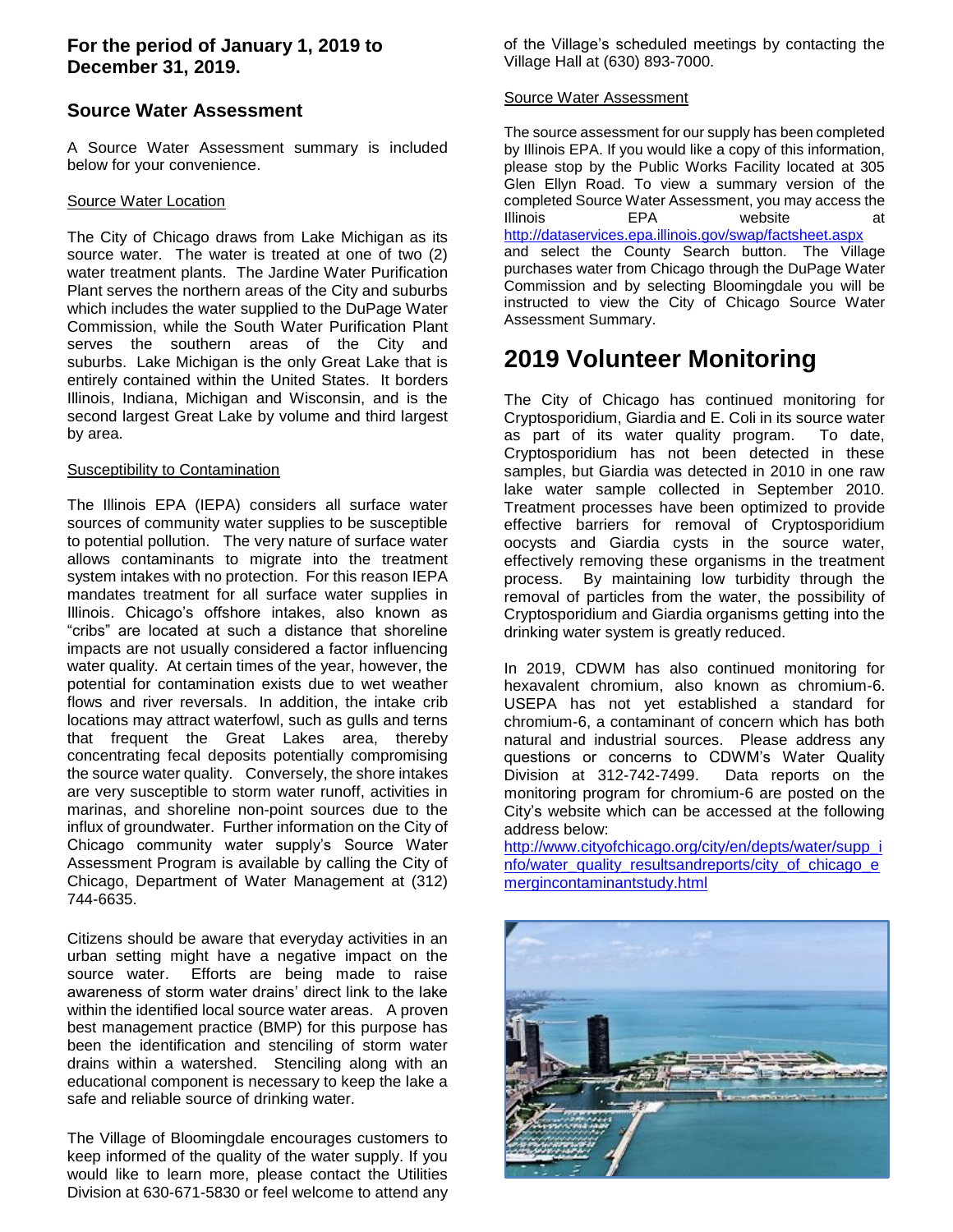# **2019 Water Quality**

*Definition of Terms The 2019 Water Quality Tables below contain scientific terms and measures, which may require explanation.*

**Maximum Contaminant Level Goal (MCLG):** The level of contaminant in drinking water below which there is no known or expected risk to health. MCLG's allow for a margin of safety.

**Maximum Contaminant Level (MCL):** The highest level of a contaminant that is allowed in drinking water. MCLs are set as close to the MCLGs as feasible using the best available treatment technology.

**Highest Level Detected:** This column represents an average of sample result data collected during the CCR calendar year. In some cases, it may represent a single sample if only one sample was collected.

**Range of Detections:** This column represents a range of individual sample results, from lowest to highest that were collected during the CCR calendar year.

**Date of Sample:** If a date appears in this column, the Illinois EPA requires monitoring for this contaminant less than once a year because the concentrations do not

frequently change. If no date appears in the column, monitoring of this contaminant was conducted during the CCR calendar year.

Action Level (AL): The concentration of a contaminant which, if exceeded, triggers treatment or other requirements which a water system must follow.

**Maximum Residual Disinfectant Level Goal (MRDLG)**: The level of drinking water disinfectant below which there is no known or expected risk to health. MRDLGs do not reflect the benefits of the use of disinfectants to control microbial contaminants.

**Maximum Residual Disinfectant Level (MRDL):** The highest level of drinking water disinfectant allowed in drinking water. There is convincing evidence that addition of a disinfectant is necessary for the control of microbial contaminants.

**Treatment Technique (TT):** A required process intended to reduce the level of a contaminant in drinking water.

**ND** – "not detectable" at testing limits

**n/a** – "not applicable"

# **2019 Water Quality Tables**

The following table includes contaminants detected in samples collected by the City of Chicago and the Village of Bloomingdale. All samples were collected between January 1, 2019 and December 31, 2019 unless otherwise noted with a date. The following units of measurement will assist in understanding the table.

### **Units of measurement**

ppm - parts per million, or milligrams per liter ppb - parts per billion, or micrograms per liter NTU - Nephelometric Turbidity Unit, used to measure cloudiness in drinking water %< 0.3 NTU - percent samples less than 0.3 NTU pCi/l - picocuries per liter, used to measure radioactivity

## **Water Quality Tables – Regulated and Detected Contaminants**

|                                                                                                                                                     |                                                  | ອ           |                                         |                                         |                                       |                      |                   |
|-----------------------------------------------------------------------------------------------------------------------------------------------------|--------------------------------------------------|-------------|-----------------------------------------|-----------------------------------------|---------------------------------------|----------------------|-------------------|
| <b>Contaminant (unit of measurement)</b><br>Typical source of contaminant                                                                           | <b>Sample</b><br>collected by                    | <b>MCLG</b> | <b>MCL</b>                              | <b>Highest No. of</b><br>positive       | Range of<br><b>Detections</b>         | Date of<br>Sample(s) | <b>Violation</b>  |
| <b>Turbidity Data</b>                                                                                                                               |                                                  |             |                                         |                                         |                                       |                      |                   |
| *Turbidity (%<0.3 NTU)<br>Soil runoff                                                                                                               | <b>Chicago</b>                                   | n/a         | <b>TT(Limit</b><br>$95\% < 0.3$<br>NTU) | <b>Lowest Monthly</b><br>% 100%         | $100.0\%$ -<br>100.0%                 |                      | $\overline{N}$    |
| *Turbidity (NTU)<br>Soil runoff                                                                                                                     | Chicago                                          | n/a         | TT(Limit<br>1 NTU)                      | 0.14                                    | n/a                                   |                      | N                 |
| <b>Inorganic Contaminants</b>                                                                                                                       | <b>Sample</b><br>collected by                    | <b>MCLG</b> | <b>MCL</b>                              | <b>Highest Level</b><br><b>Detected</b> | Range of<br><b>Detections</b>         | Date of<br>Sample(s) | <b>Violation</b>  |
| Barium (ppm)<br>Discharge of drilling wastes; discharge<br>from metal refineries; erosion of natural<br>deposits                                    | Chicago<br><b>Bloomingdale</b><br>(Well Samples) | 2           | 2                                       | 0.0208<br>0.0441                        | $0.195 - 0.0208$<br>$0.0203 - 0.0441$ |                      | $\mathsf{N}$<br>N |
| Nitrate (as Nitrogen) (ppm)<br>Runoff from fertilizer use; leaching from<br>septic tanks, sewage; erosion of natural<br>deposits                    | <b>Chicago</b>                                   | 10          | 10                                      | 0.35                                    | $0.33 - 0.35$                         |                      | $\overline{N}$    |
| Total Nitrate & Nitrite (as Nitrogen)<br>(ppm)<br>Runoff from fertilizer use; leaching from<br>septic tanks, sewers; erosion of natural<br>deposits | Chicago                                          | 10          | 10                                      | 0.35                                    | $0.33 - 0.35$                         |                      | N                 |
| Iron (ppm)<br>Erosion of natural deposits                                                                                                           | <b>Bloomingdale</b><br>(Well Samples)            | n/a         | 1.0                                     | 1.08                                    | $0.471 - 1.08$                        |                      | N                 |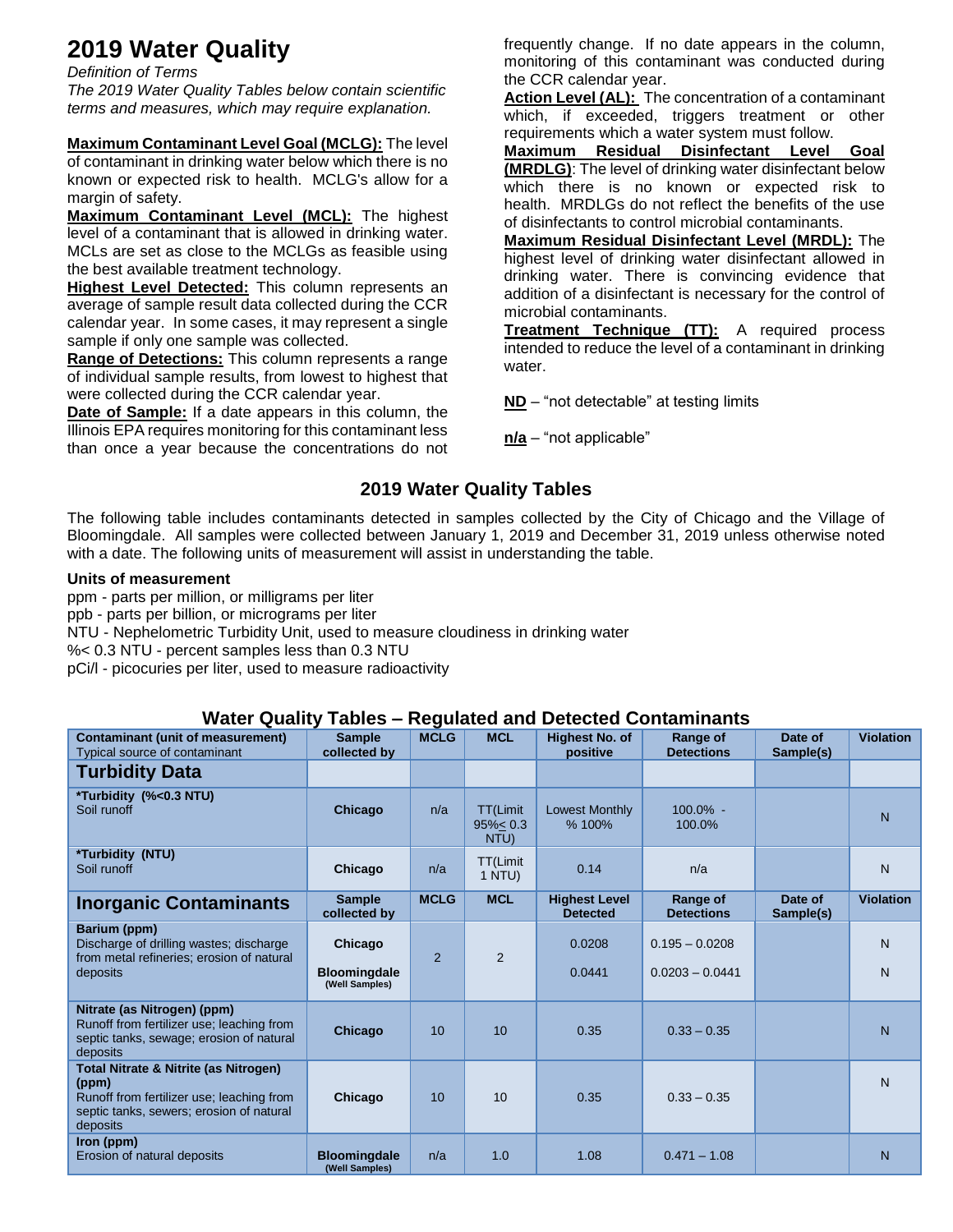| Manganese (ppb)<br>Erosion of natural deposits                                                                                                                                                                                                                                                                                                                                                                                                                                                                                                                       | <b>Bloomingdale</b><br>(Well Samples) | 150                 | 150                    | 17.8                                    | $0 - 17.8$                    |                      | N                |  |  |
|----------------------------------------------------------------------------------------------------------------------------------------------------------------------------------------------------------------------------------------------------------------------------------------------------------------------------------------------------------------------------------------------------------------------------------------------------------------------------------------------------------------------------------------------------------------------|---------------------------------------|---------------------|------------------------|-----------------------------------------|-------------------------------|----------------------|------------------|--|--|
| Sodium (ppm)<br>Erosion from naturally occurring<br>deposits; Used in water softener<br>regeneration                                                                                                                                                                                                                                                                                                                                                                                                                                                                 | Bloomingdale<br>(Well Samples)        | n/a                 | n/a                    | 35.1                                    | $33.7 - 35.1$                 |                      | N                |  |  |
| Arsenic (ppb)                                                                                                                                                                                                                                                                                                                                                                                                                                                                                                                                                        | <b>Chicago</b>                        |                     |                        | 0.77                                    | $0.519 - 0.767$               |                      | N                |  |  |
|                                                                                                                                                                                                                                                                                                                                                                                                                                                                                                                                                                      | <b>Bloomingdale</b><br>(Well Samples) | $\overline{0}$      | 10                     | 5.7                                     | $1.56 - 5.7$                  |                      | N                |  |  |
| Arsenic - While the Village's well water meets USEPA standards, it does contain low levels of arsenic. USEPA's standard balances the current understanding of arsenic's<br>possible health effects against the cost of removing arsenic from the water source. USEPA continues to research the health effects of low levels of arsenic, which is a                                                                                                                                                                                                                   |                                       |                     |                        |                                         |                               |                      |                  |  |  |
| mineral known to cause cancer in humans at high concentrations and is linked to other health effects such as skin damage and circulatory problems.<br>Note: The Village's well supply has not supplied water to the water system since 1992. The wells are maintained and sampled pursuant to<br>IEPA requirements to be available only in the event of an emergency causing the loss of the Lake Michigan supply from DuPage Water<br>Commission. The Village reports well sample results to IEPA as required. These sample results are captioned "(Well Samples)". |                                       |                     |                        |                                         |                               |                      |                  |  |  |
| <b>Lead and Copper</b>                                                                                                                                                                                                                                                                                                                                                                                                                                                                                                                                               | <b>Sample</b><br>collected by         | <b>MCLG</b>         | <b>Action</b><br>Level | 90 <sup>th</sup> Percentile             | # of sites<br>over AL         | Date of<br>Sample(s) | <b>Violation</b> |  |  |
| Copper (ppm)<br>Corrosion of household plumbing<br>systems; erosion of natural deposits                                                                                                                                                                                                                                                                                                                                                                                                                                                                              | Bloomingdale                          | 1.3                 | $AL=1.3$               | 0.00                                    | $\mathbf{0}$                  | 2017                 | N                |  |  |
| Lead (ppb)<br>Corrosion of household plumbing<br>systems: erosion of natural deposits                                                                                                                                                                                                                                                                                                                                                                                                                                                                                | <b>Bloomingdale</b>                   | $\overline{0}$      | $AL=15$                | 3.26                                    | $\mathbf{0}$                  | 2017                 | N                |  |  |
| Disinfectant /                                                                                                                                                                                                                                                                                                                                                                                                                                                                                                                                                       | <b>Sample</b><br>collected by         | <b>MCLG</b>         | <b>MCL</b>             | <b>Highest Level</b><br><b>Detected</b> | Range of<br><b>Detections</b> | Date of<br>Sample(s) | <b>Violation</b> |  |  |
| <b>Disinfection By-</b><br><b>Products</b>                                                                                                                                                                                                                                                                                                                                                                                                                                                                                                                           |                                       |                     |                        |                                         |                               |                      |                  |  |  |
| <b>TTHMs (Total Trihalomethanes) (ppb)</b><br>By-product of drinking water disinfection                                                                                                                                                                                                                                                                                                                                                                                                                                                                              | <b>Bloomingdale</b>                   | n/a                 | 80                     | 40                                      | $18.21 - 53$                  | Quarterly            | N                |  |  |
| HAA5 (Haloacetic Acids) (ppb)<br>By-product of drinking water disinfection                                                                                                                                                                                                                                                                                                                                                                                                                                                                                           | <b>Bloomingdale</b>                   | n/a                 | 60                     | 26                                      | $14.6 - 32.8$                 | Quarterly            | N                |  |  |
| Chlorine (as Cl2) (ppm)<br>Drinking water disinfectant used to<br>control microbes                                                                                                                                                                                                                                                                                                                                                                                                                                                                                   | <b>Bloomingdale</b>                   | <b>MRDLG</b><br>4.0 | <b>MRDL</b><br>4.0     | 0.8                                     | $0.6 - 0.8$                   | 2019                 | N                |  |  |
| The percentage of Total Organic Carbon (TOC) removal was measured monthly and<br>Chicago<br><b>Total Organic Carbon</b><br>system met all TOC removal requirements by IEPA                                                                                                                                                                                                                                                                                                                                                                                           |                                       |                     |                        |                                         |                               |                      |                  |  |  |
|                                                                                                                                                                                                                                                                                                                                                                                                                                                                                                                                                                      |                                       |                     |                        |                                         |                               |                      |                  |  |  |
|                                                                                                                                                                                                                                                                                                                                                                                                                                                                                                                                                                      |                                       |                     |                        | <b>Radioactive Contaminants</b>         |                               |                      |                  |  |  |
| <b>Contaminant (unit of measurement)</b><br>Typical source of contaminant                                                                                                                                                                                                                                                                                                                                                                                                                                                                                            | <b>Sample</b><br><b>Collected By</b>  | <b>MCLG</b>         | <b>MCL</b>             | <b>Highest Level</b><br><b>Detected</b> | Range of<br><b>Detections</b> | Date of<br>Sample(s) | <b>Violation</b> |  |  |
| Gross Alpha (pCu/L)<br>(excluding radon and uranium)                                                                                                                                                                                                                                                                                                                                                                                                                                                                                                                 | <b>Chicago</b>                        |                     |                        | 6.6                                     | $6.1 - 6.6$                   | 2/11/2014            | N                |  |  |
| Erosion of natural and manmade<br>deposits                                                                                                                                                                                                                                                                                                                                                                                                                                                                                                                           | <b>Bloomingdale</b><br>(Well Samples) | $\overline{0}$      | 15                     | 2.91                                    | $0.038 - 2.91$                | 2019                 | N                |  |  |
| Combined Radium 226/228 (pCi/L)<br>Decay of natural and manmade deposits                                                                                                                                                                                                                                                                                                                                                                                                                                                                                             | Chicago                               |                     |                        | 0.84                                    | $0.50 - 0.84$                 | 2/11/2014            | N                |  |  |
|                                                                                                                                                                                                                                                                                                                                                                                                                                                                                                                                                                      | <b>Bloomingdale</b><br>(Well Samples) | $\overline{0}$      | 5                      | 1.082                                   | $0.11 - 1.082$                | 2019                 | N                |  |  |
|                                                                                                                                                                                                                                                                                                                                                                                                                                                                                                                                                                      |                                       |                     |                        | <b>State Regulated Contaminants</b>     |                               |                      |                  |  |  |
| Fluoride (ppm)<br>Erosion of natural deposits; Water                                                                                                                                                                                                                                                                                                                                                                                                                                                                                                                 | Chicago                               |                     |                        | 0.79                                    | $0.62 - 0.79$                 |                      | N                |  |  |
| additive which promotes strong teeth;<br>discharge from fertilizer and aluminum<br>factories                                                                                                                                                                                                                                                                                                                                                                                                                                                                         | <b>Bloominadale</b><br>(Well Samples) | $\overline{4}$      | 4.0                    | 0.51                                    | $0.4 - 0.51$                  |                      | N                |  |  |
|                                                                                                                                                                                                                                                                                                                                                                                                                                                                                                                                                                      |                                       |                     |                        | <b>Unregulated Contaminants</b>         |                               |                      |                  |  |  |
| Sulfate (ppm)<br>Erosion of naturally occurring deposits                                                                                                                                                                                                                                                                                                                                                                                                                                                                                                             | Chicago                               | n/a                 | n/a                    | 26.7                                    | $25.8 - 26.7$                 |                      | N                |  |  |
| Sodium (ppm)<br>Erosion from naturally occurring<br>deposits; Used in water softener<br>regeneration                                                                                                                                                                                                                                                                                                                                                                                                                                                                 | Chicago                               | n/a                 | n/a                    | 10.2                                    | $8.73 - 10.2$                 |                      | N                |  |  |
| Chromium (ppb)                                                                                                                                                                                                                                                                                                                                                                                                                                                                                                                                                       | <b>Bloomingdale</b>                   | 100                 | 100                    | 5.17                                    | $0 - 5.17$                    |                      | N                |  |  |
| Discharge from steel and pulp mills;<br>erosion of natural deposits                                                                                                                                                                                                                                                                                                                                                                                                                                                                                                  | Chicago                               | 100                 | 100                    | 0.3                                     | $0.3 - 0.3$                   |                      |                  |  |  |
| Chromium (VI) (ppb)<br>Naturally occurring element; used in                                                                                                                                                                                                                                                                                                                                                                                                                                                                                                          | <b>Bloomingdale</b>                   | n/a                 | n/a                    | 0.20                                    | $0.19 - 0.23$                 |                      | N                |  |  |
| making steel and other alloys<br>Molybdenum (ppb)                                                                                                                                                                                                                                                                                                                                                                                                                                                                                                                    | Chicago<br><b>Bloomingdale</b>        | n/a<br>n/a          | n/a<br>n/a             | 0.19<br>1.1                             | $0.18 - 0.19$<br>$ND - 1.1$   |                      | N<br>N           |  |  |